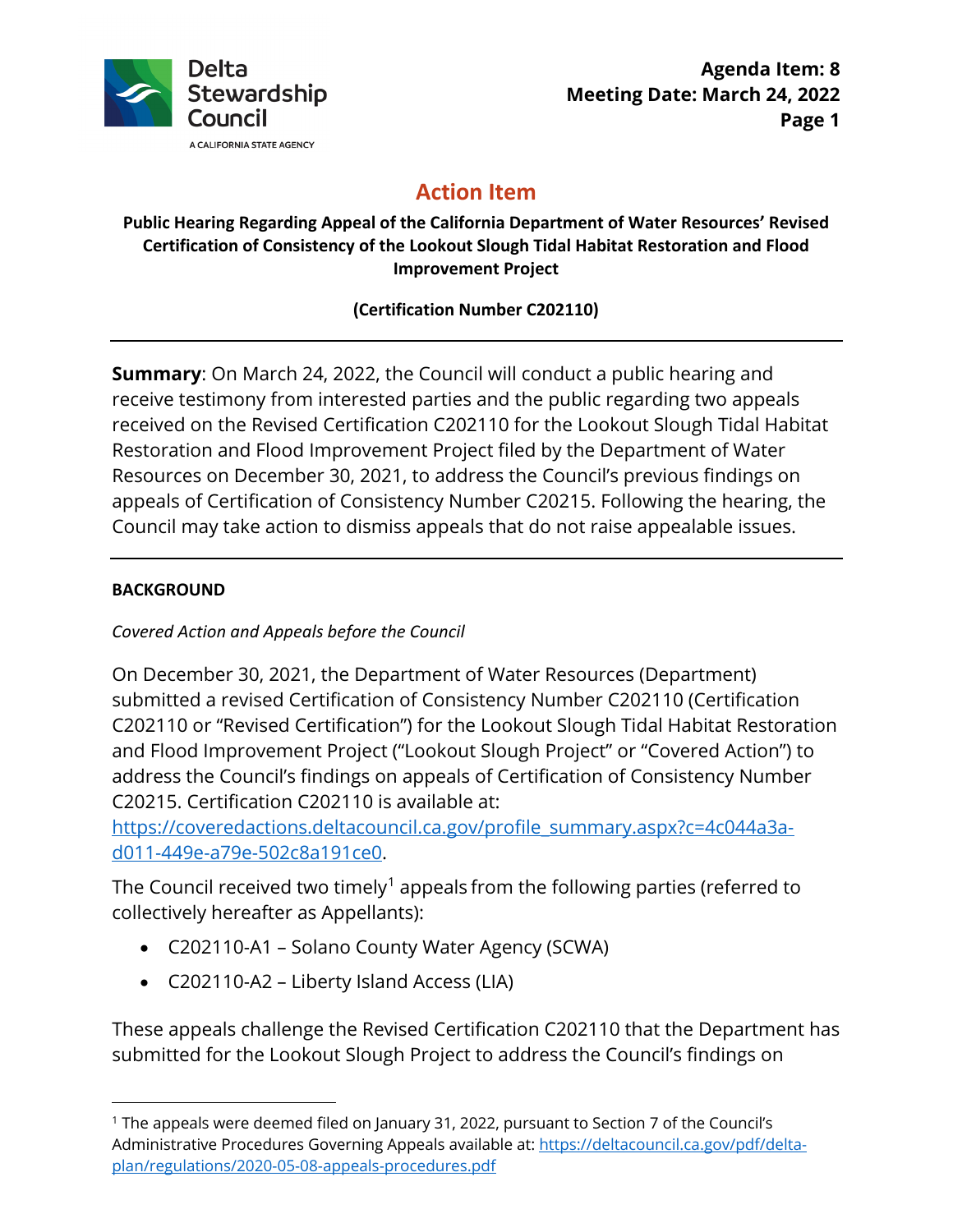remanded issues in the Council's July 16, 2021, Determination Regarding Appeals of the Certification of Consistency by the California Department of Water Resources for the Lookout Slough Tidal Habitat Restoration and Flood Improvement Project for Certification Number C20215 (July 2021 Determination). The Department previously submitted Certification Number C20215 (Certification C20215) for this covered action on February 2, 2021. Certification C20215 was appealed by four parties, and the appeals were deemed filed on March 24, 2021.

The Council considered issues raised in the appeals and found that: appellants failed to show that Certification C20215, in part, was not supported by substantial evidence in the record to support the Department's finding that: 1) the Lookout Slough Project was consistent with the Delta Plan on select issues identified in the determination for Certification C20215; and 2) Appellant LIA showed that Certification C20215, in part, was not supported by substantial evidence in the record to support the Department's finding that the Lookout Slough Project was consistent with the Delta Plan on issues identified for remand related to Delta Plan Policies G P1(b)(3) (Cal. Code Regs., tit. 23, § 5002, subd. (b)(3)) and DP P2 (Cal. Code Regs., tit. 23, § 5011). These findings are further described in Section A.2 of Attachment 2 to this staff report. The Council remanded the matter to the Department for reconsideration on the specific issues identified for remand in Section G of that Determination, pursuant to Water Code section 85225.25. (See Council's July 2021 Determination

[\(https://coveredactions.deltacouncil.ca.gov/services/download.ashx?u=733d4675-](https://coveredactions.deltacouncil.ca.gov/services/download.ashx?u=733d4675-89d1-499c-a3ad-450cd72d5526) [89d1-499c-a3ad-450cd72d5526\)](https://coveredactions.deltacouncil.ca.gov/services/download.ashx?u=733d4675-89d1-499c-a3ad-450cd72d5526). These issues are addressed in the Revised Certification C202110.

Certification C202110 states that "the Project has not changed in design, nor has any element of the Project changed" (Certification C202110 Attachment 1, p. 1, [https://coveredactions.deltacouncil.ca.gov/services/download.ashx?u=a42de348](https://coveredactions.deltacouncil.ca.gov/services/download.ashx?u=a42de348-a08f-4e1a-b379-6798890133c6) [a08f-4e1a-b379-6798890133c6\)](https://coveredactions.deltacouncil.ca.gov/services/download.ashx?u=a42de348-a08f-4e1a-b379-6798890133c6). The record for the Revised Certification C202110 incorporates the record for Certification C20215 and also contains additional information (Department Record, Certification C202110, February 10, 2022, [https://deltacouncil.app.box.com/s/ef2of4n4uo7xda2xmpb29xrlkix5qzrw;](https://deltacouncil.app.box.com/s/ef2of4n4uo7xda2xmpb29xrlkix5qzrw) Department Certification of Record, February 10, 2022, [https://coveredactions.deltacouncil.ca.gov/services/download.ashx?u=400b5505-](https://coveredactions.deltacouncil.ca.gov/services/download.ashx?u=400b5505-6789-4f70-b23e-044014e04fdb) [6789-4f70-b23e-044014e04fdb\)](https://coveredactions.deltacouncil.ca.gov/services/download.ashx?u=400b5505-6789-4f70-b23e-044014e04fdb).

#### *Covered Action and Appeal Authority*

The Delta Reform Act of 2009 charges the Council with implementing the Delta Plan. (Water Code §85204.) As part of this charge, the Council has appellate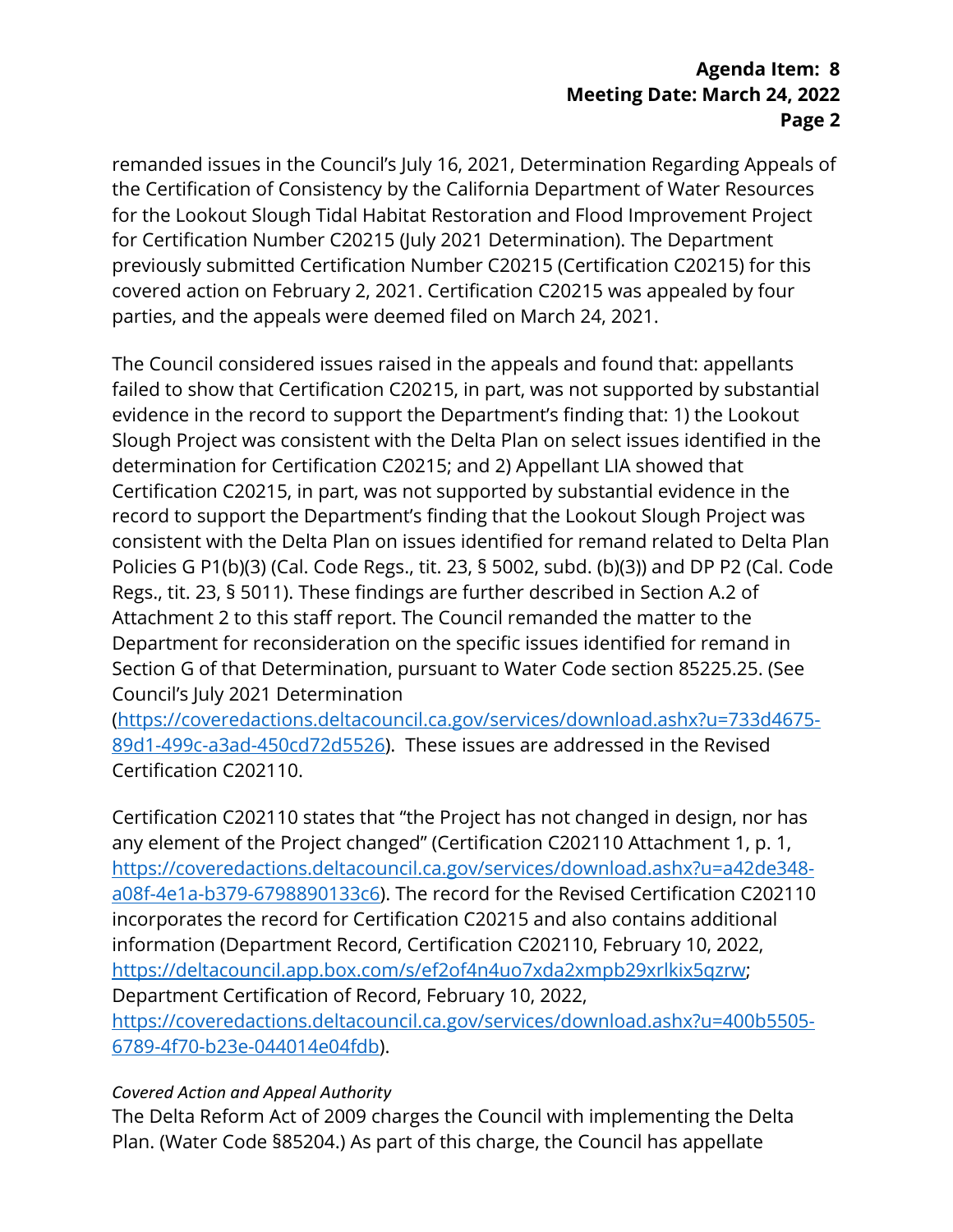authority over certain actions to ensure that certain agency actions ("covered actions") in the Sacramento-San Joaquin River Delta and Suisun Marsh (Delta) are consistent with the Delta Plan. (Water Code § 85225.10.) An agency undertaking a covered action in the Delta (defined in Water Code section 85057.5) must submit to the Council a written certification of consistency with detailed findings as to whether the covered action is consistent with the Delta Plan. (Water Code § 85225.)

Any person who claims that a proposed covered action is inconsistent with the Delta Plan and, as a result of that inconsistency, the action will have a significant adverse impact on the achievement of one or both of the coequal goals<sup>[2](#page-2-0)</sup> or implementation of government-sponsored flood control programs to reduce risks to people and property in the Delta, may appeal the certification of consistency no later than 30 days after the submission of a certification of consistency to the Council. (Water Code §§ 85225.10 and 85225.15.)

#### *Appeals Process*

The Council must hold a hearing on an appeal within 60 days of the date of the filing of the appeal, unless it is determined that the issue raised on appeal is not within the council's jurisdiction or does not raise an appealable issue. (Water Code § 85225.20).

The Council issued a Notice of Public Hearing on February 17, 2022. As part of the Notice, the Council included a list of questions to the Department and the Appellants. At the Hearing, the Council will hear presentations and public comment from the parties, the Delta Protection Commission, and the public. Following the Hearing, the Council will consider issues on appeal and may take action to dismiss appeals that do not raise an appealable issue and/or may direct staff to prepare findings on non-dismissed issues for consideration within 60 days of the hearing (Water Code 85225.20; Wat. Code § 85225.25).

After the hearing on an appeal, the Council must make specific written findings either denying the appeal or remanding the matter to the state or local public agency for reconsideration of the covered action based on the finding that the certification of consistency is not supported by substantial evidence in the record before the state or local public agency that filed the certification. (Water Code § 85225.25) The Council is required to make its decision on the appeal within 60 days of hearing the appeal. (Water Code § 85225.20)

<span id="page-2-0"></span><sup>&</sup>lt;sup>2</sup> 'Coequal goals' means the two goals of providing a more reliable water supply for California and protecting, restoring, and enhancing the Delta ecosystem. The coequal goals shall be achieved in a manner that protects and enhances the unique cultural, recreational, natural resource, and agricultural values of the Delta as an evolving place. (Water Code § 85054.)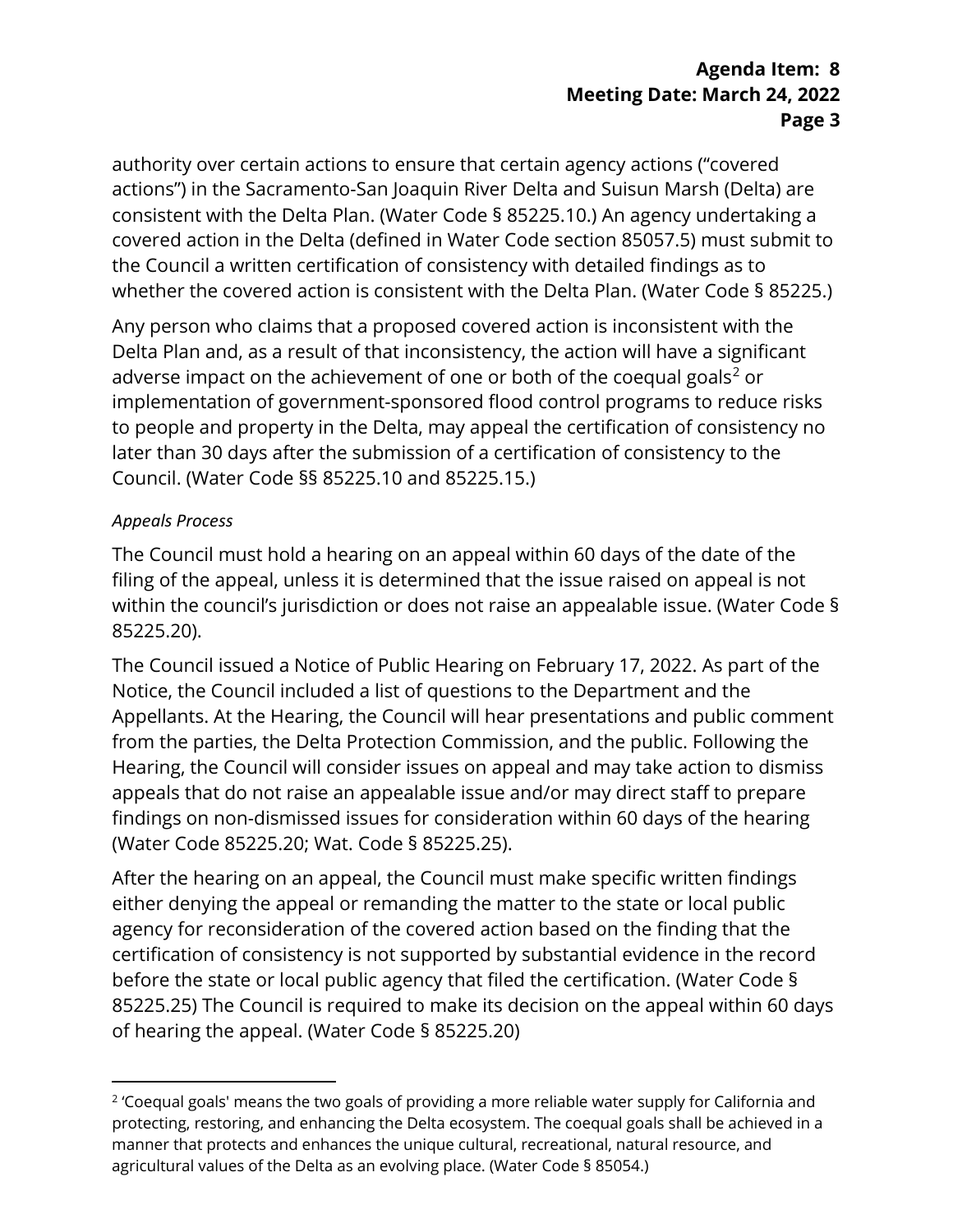#### *Project Purpose and Description*

According to Certification C202110, the Lookout Slough Project is a proposed multibenefit covered action that would restore approximately 3,165 acres of tidal wetland habitat and create over 40,000 acre-feet of transitory flood storage in the Cache Slough Complex within Solano County adjacent to the Yolo Bypass (Attachment 1, Proposed Project Conditions, Certification C202110, Attachment 4, p. 14,

[https://coveredactions.deltacouncil.ca.gov/services/download.ashx?u=e9f525d7](https://coveredactions.deltacouncil.ca.gov/services/download.ashx?u=e9f525d7-ef20-4917-9e6d-7deaf773f1c0) [ef20-4917-9e6d-7deaf773f1c0\)](https://coveredactions.deltacouncil.ca.gov/services/download.ashx?u=e9f525d7-ef20-4917-9e6d-7deaf773f1c0).

Certification C202110 states that the tidal wetland habitat restoration is intended to provide rearing habitat for Delta Smelt and salmonids, provide potential spawning habitat for Delta Smelt, create habitat conditions for other aquatic and terrestrial wetland-dependent species, and increase food availability for Delta Smelt and other "Target Protected Fish Species" (Certification C202110, p. 2). In addition, the Certification states that the covered action is intended to increase flood storage and conveyance, increase the resilience of levees, and reduce flood risk in a manner "consistent with the Central Valley Flood Protection Plan, which calls for multi-benefit projects that expand the Yolo Bypass while incorporating ecosystemenhancing features" (Certification C202110, p. 2).

According to Certification C202110, the covered action is necessary to partially fulfill tidal habitat restoration requirements under the 2008 U.S. Fish and Wildlife Service (USFWS) Delta Smelt Biological Opinion on the Coordinated Operations of the federal Central Valley Project and the State Water Project (2008 USFWS BiOp), the 2009 National Marine Fisheries Service (NMFS) Biological Opinion and Conference Opinion on the Long-Term Operation of the Central Valley Project and the State Water Project (2009 NMFS BiOp), and Condition 9.1.1 of the Incidental Take Permit for Long-Term Operation of the State Water Project in the Sacramento-San Joaquin Delta (2020 LTO ITP) (Certification, p. 2).

The covered action site is located on three properties: the Bowlsbey Property, the Liberty Farms Property, and the Vogel Property (Attachment 1, Figure 1, Proposed Project Site Aerial with Property Boundaries) (Certification, p. 3). These properties are currently used for irrigated pasture, recreation, and seasonal grazing respectively.

According to Certification C202110, the covered action would include a variety of levee modifications at the edges of the site and grading of the topography on the landside of the levees (Attachment 1, Figure 3 Proposed Project Conditions). The Shag Slough Levee would be breached to allow for tidal inundation of the site, to create the conditions necessary for tidal wetland restoration (Certification, p. 2).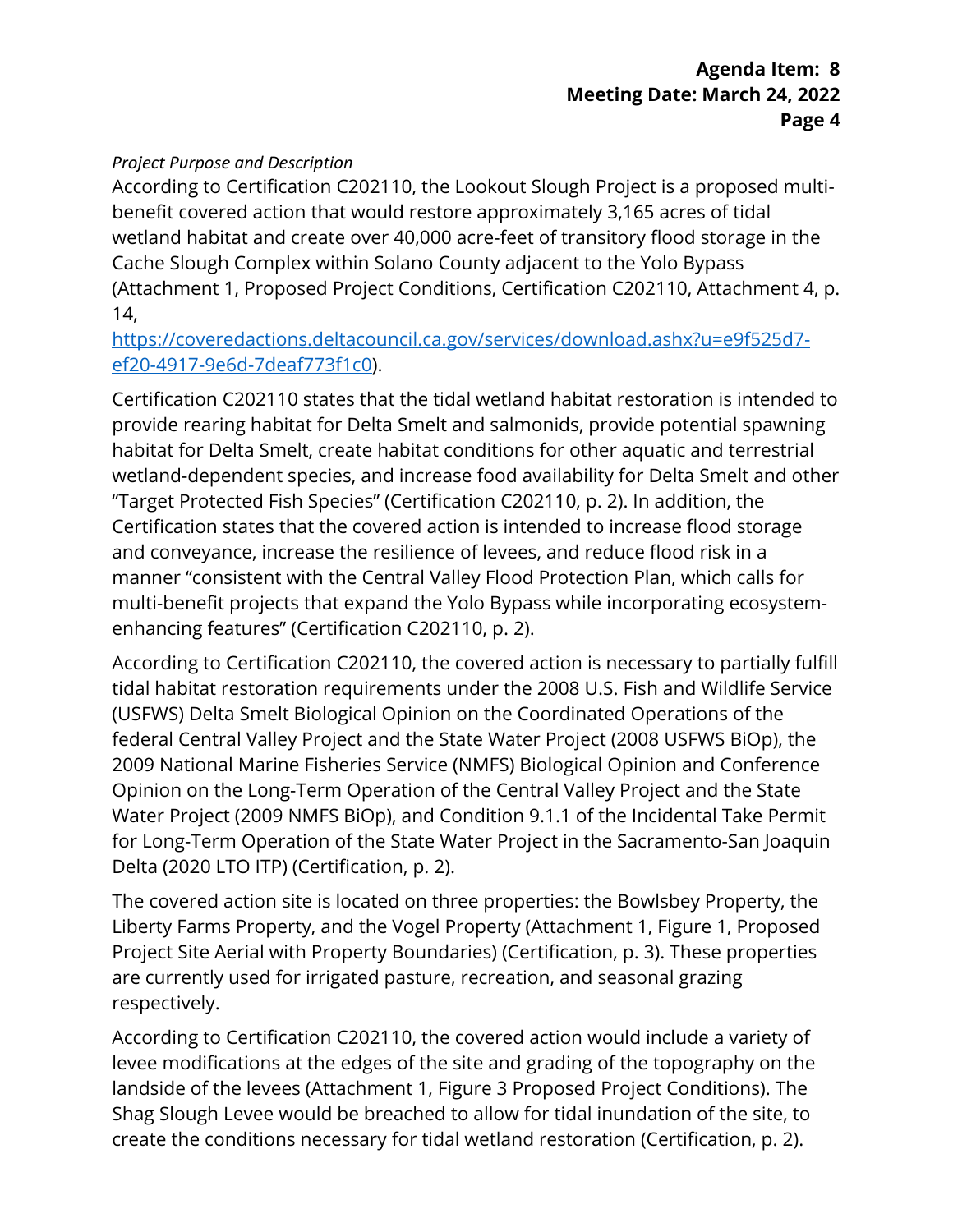The Shag Slough levee is currently part of the State Plan of Flood Control (SPFC) and the Yolo Bypass West levee system (Certification, p. 3). Under the covered action, the Shag Slough levee would be lowered at two locations to allow for tidal inundation and for floodwaters from the Yolo Bypass to be conveyed and stored on the site (Certification, p. 2). A new setback levee would be constructed at the western edge of the covered action site, along Duck Slough (Certification, p. 2). The Duck Slough Setback Levee would become part of the SPFC and the Yolo Bypass West Levee System (Certification, p. 3).

According to Certification C202110, the covered action would modify the levee on the northeast bank of Cache Slough and Haas Slough to prevent bypass flood events that inundate the site from raising water surface elevations in Cache Slough (Certification, p. 3). The post-project condition is referred to as the Cache/Hass Slough Training Levee. The Vogel levee would be breached to allow for tidal inundation on the Vogel Property (Certification, p. 2).

The Department anticipates completing the covered action by April 2025. The total estimated cost is \$120,000,000 (Certification, p. 3).

In Certification C202110, the Department states that the Lookout Slough Project "has not changed in design, nor has any element of the Project changed or been updated" (Certification 202110 Attachment 1, p. 1,

[https://coveredactions.deltacouncil.ca.gov/services/download.ashx?u=a42de348](https://coveredactions.deltacouncil.ca.gov/services/download.ashx?u=a42de348-a08f-4e1a-b379-6798890133c6) [a08f-4e1a-b379-6798890133c6\)](https://coveredactions.deltacouncil.ca.gov/services/download.ashx?u=a42de348-a08f-4e1a-b379-6798890133c6).

## *Delta Plan Policies Subject to this Appeal*

The Appellants have appealed Certification C202110 on the following Delta Plan policies:

| <b>Appealed Policies</b>                                                                             | LIA | <b>SCWA</b> |
|------------------------------------------------------------------------------------------------------|-----|-------------|
| $G P(1)(b)(2) - Mitigation Measures$                                                                 | Χ   |             |
| G P1(b)(4) - Adaptive Management                                                                     |     |             |
| ER P5 - Avoid Introductions of and Habitat for Invasive Nonnative<br><b>Species</b>                  |     |             |
| DP P2 – Respect Local Land Use when Siting Water or Flood<br><b>Facilities or Restoring Habitats</b> | X   |             |

Certification C202110 and the appeals are available on the Council's covered actions webpage at: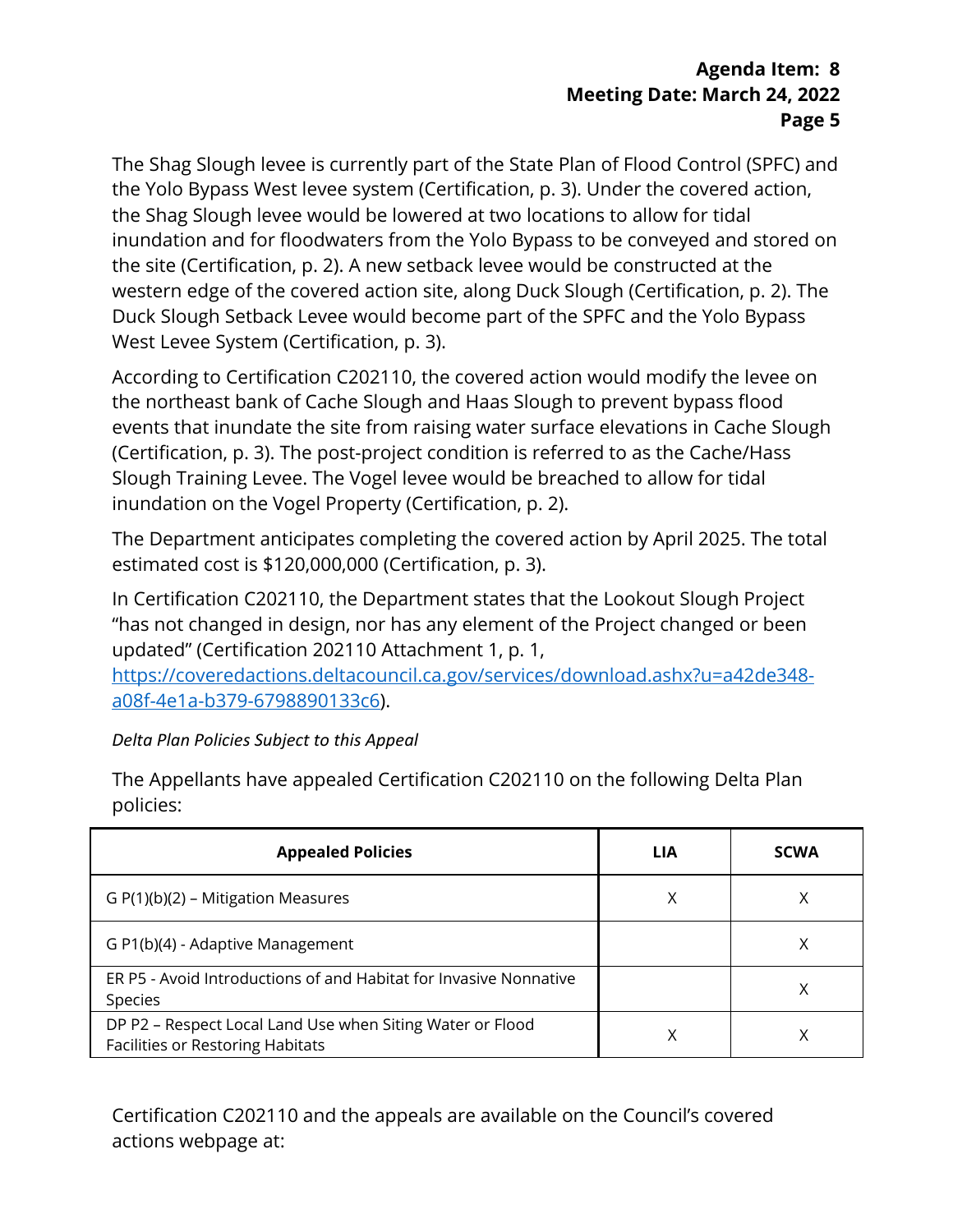[https://coveredactions.deltacouncil.ca.gov/profile\\_summary.aspx?c=4c044a3a](https://coveredactions.deltacouncil.ca.gov/profile_summary.aspx?c=4c044a3a-d011-449e-a79e-502c8a191ce0)[d011-449e-a79e-502c8a191ce0.](https://coveredactions.deltacouncil.ca.gov/profile_summary.aspx?c=4c044a3a-d011-449e-a79e-502c8a191ce0) Materials that are part of Certification C202110 and the appeals were previously distributed to councilmembers under separate cover. The materials distributed to councilmembers are also available for public review upon request by emailing [lookoutsloughproject@deltacouncil.ca.gov](mailto:lookoutsloughproject@deltacouncil.ca.gov) or calling (916) 798-9817. If you have any questions about these materials and what the councilmembers received, please contact [engage@deltacouncil.ca.gov.](mailto:engage@deltacouncil.ca.gov)

## **PUBLIC HEARING**

After the presiding officer opens the hearing, Council staff will briefly summarize the appeal process and the covered action. Staff will also identify issues on appeal recommended for dismissal because they do not identify an appealable issue because the Council previously denied the issue in its July 2021 Determination on appeals of Certification C20215, and there have been no changes to the scope of the Lookout Slough Project described in Certification C202110, as is described in more detail below under "Staff Recommendation to Dismiss Issues on Appeal." (Wat. Code § 85225.20, Administrative Procedures Governing Appeals §§ 9 and 13(b)).

Following the staff presentation, the Delta Protection Commission, the Appellants, the Department, and other interested persons will have an opportunity to submit written and/or oral presentations at the hearing. The Council will have the opportunity to ask questions regarding after each presentation, and again after all presentations are completed.

The presentation order and time limits will be as follows:

- Delta Protection Commission (30 minutes)
- Solano County Water Agency (Appellant C202110-A1) (30 minutes)
- Liberty Island Access (Appellant C202110-A2) (30 minutes)
- Department of Water Resources (60 minutes)
- All Other Interested Persons (public comment) (3 minutes per person)

More information on the public hearing can be found in the February 17, 2022 Notice of Public Hearing at:

[https://coveredactions.deltacouncil.ca.gov/services/download.ashx?u=659cb80a-](https://coveredactions.deltacouncil.ca.gov/services/download.ashx?u=659cb80a-0140-4aba-8355-8711734ddf0f)[0140-4aba-8355-8711734ddf0f.](https://coveredactions.deltacouncil.ca.gov/services/download.ashx?u=659cb80a-0140-4aba-8355-8711734ddf0f)

Pursuant to Water Code section 85225.25, the scope of the Council's review is based on whether or not a certification for a covered action is supported by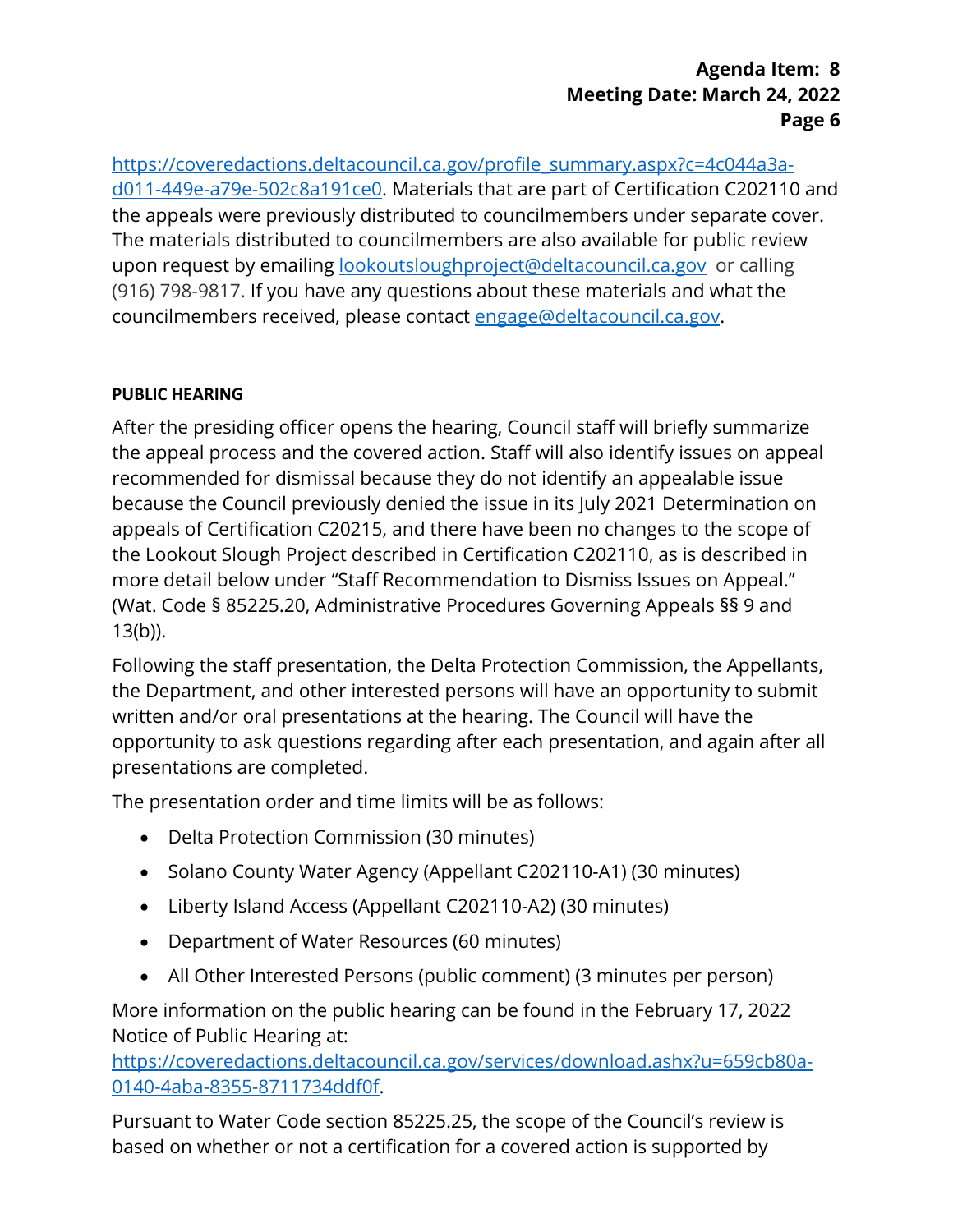substantial evidence in the record before the agency submitting the certification. All presentations and written statements should be based solely upon evidence in the record and legal argument and should only address whether substantial evidence in the record before the Department supports the conclusions in the Revised Certification.

Following the hearing, Council staff recommend that the Council dismiss the issues on appeal which the Council previously denied in its July 2021 Determination, as described below and set forth in Attachment 2.

## **STAFF RECOMMENDATION TO DISMISS APPEAL ISSUES**

The Council may dismiss appeals because they do not raise appealable issues or issues within the Council's jurisdiction (Wat. Code, § 85225.20; Appeals Procedures § 13, subd. (b)). The issues raised on appeal described below are not appealable issues. The Council's findings in its [July 2021 Determination](https://coveredactions.deltacouncil.ca.gov/services/download.ashx?u=733d4675-89d1-499c-a3ad-450cd72d5526) [\(https://coveredactions.deltacouncil.ca.gov/services/download.ashx?u=733d4675-](https://coveredactions.deltacouncil.ca.gov/services/download.ashx?u=733d4675-89d1-499c-a3ad-450cd72d5526) [89d1-499c-a3ad-450cd72d5526\)](https://coveredactions.deltacouncil.ca.gov/services/download.ashx?u=733d4675-89d1-499c-a3ad-450cd72d5526) remanded narrow, specific issues to the Department for reconsideration, which are addressed in the Revised Certification, and denied issues on appeal under the policies or on the specific issues recommended for dismissal in this appeal [\(July 2021 Determination,](https://coveredactions.deltacouncil.ca.gov/services/download.ashx?u=733d4675-89d1-499c-a3ad-450cd72d5526) pp. 9-11, [https://coveredactions.deltacouncil.ca.gov/services/download.ashx?u=733d4675-](https://coveredactions.deltacouncil.ca.gov/services/download.ashx?u=733d4675-89d1-499c-a3ad-450cd72d5526) [89d1-499c-a3ad-450cd72d5526\)](https://coveredactions.deltacouncil.ca.gov/services/download.ashx?u=733d4675-89d1-499c-a3ad-450cd72d5526), and there have been no changes to the Lookout Slough Project since the July 2021 Determination (Certification C202110 Attachment 1, p. 1,

[https://coveredactions.deltacouncil.ca.gov/services/download.ashx?u=a42de348](https://coveredactions.deltacouncil.ca.gov/services/download.ashx?u=a42de348-a08f-4e1a-b379-6798890133c6) [a08f-4e1a-b379-6798890133c6](https://coveredactions.deltacouncil.ca.gov/services/download.ashx?u=a42de348-a08f-4e1a-b379-6798890133c6)). Therefore, the Council need not revisit, and staff recommends that the Council dismiss, the following issues, as set forth in Attachment 2 to this staff report titled *Dismissal of Issues on Appeal of the Certification of Consistency by the California Department of Water Resources for the Lookout Slough Tidal Habitat Restoration and Flood Improvement Project (Certification Number C202110)*:

- 1. G P1(b)(2)/Cal. Code Regs., tit. 23, § 5002, subd. (b)(2) [\(https://govt.westlaw.com/calregs/Document/I7B187DE2730446A492AFBE88](https://govt.westlaw.com/calregs/Document/I7B187DE2730446A492AFBE884DD2703C?viewType=FullText&originationContext=documenttoc&transitionType=CategoryPageItem&contextData=(sc.Default)) [4DD2703C?viewType=FullText&originationContext=documenttoc&transitionT](https://govt.westlaw.com/calregs/Document/I7B187DE2730446A492AFBE884DD2703C?viewType=FullText&originationContext=documenttoc&transitionType=CategoryPageItem&contextData=(sc.Default)) [ype=CategoryPageItem&contextData=\(sc.Default\)\)](https://govt.westlaw.com/calregs/Document/I7B187DE2730446A492AFBE884DD2703C?viewType=FullText&originationContext=documenttoc&transitionType=CategoryPageItem&contextData=(sc.Default)) - Mitigation Measures:
	- a. Issues appealed by LIA related to recreation and offsite mitigation (Delta Plan Mitigation Measures 18-1 and 18-2).
	- b. Issues appealed by SCWA related to Mitigation Measure 4-1 and invasive species.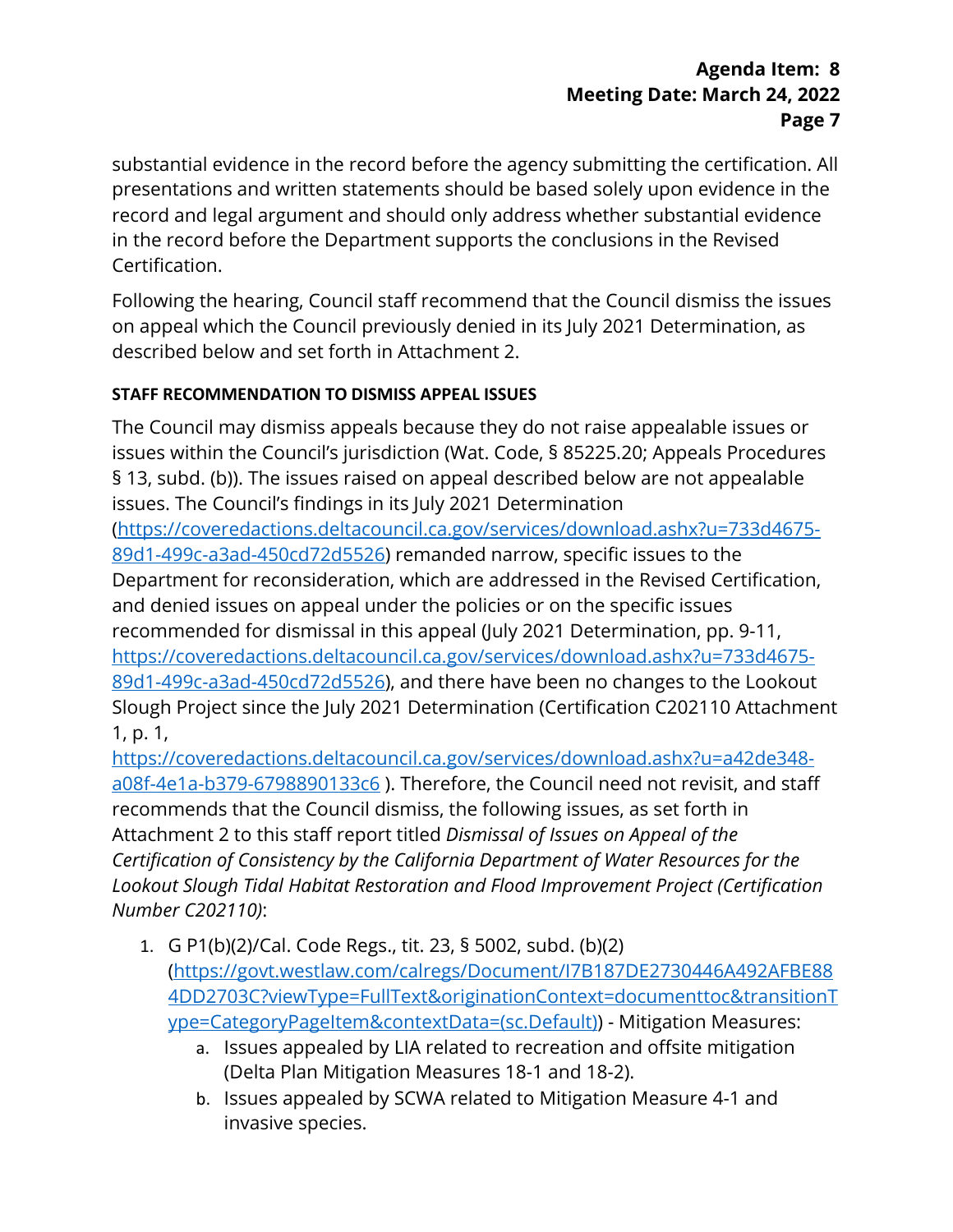- 2. G P1(b)(4)/Cal. Code Regs., tit. 23, § 5002, subd. (b)(4) [\(https://govt.westlaw.com/calregs/Document/I7B187DE2730446A492AFBE88](https://govt.westlaw.com/calregs/Document/I7B187DE2730446A492AFBE884DD2703C?viewType=FullText&originationContext=documenttoc&transitionType=CategoryPageItem&contextData=(sc.Default)) [4DD2703C?viewType=FullText&originationContext=documenttoc&transitionT](https://govt.westlaw.com/calregs/Document/I7B187DE2730446A492AFBE884DD2703C?viewType=FullText&originationContext=documenttoc&transitionType=CategoryPageItem&contextData=(sc.Default)) [ype=CategoryPageItem&contextData=\(sc.Default\)\)](https://govt.westlaw.com/calregs/Document/I7B187DE2730446A492AFBE884DD2703C?viewType=FullText&originationContext=documenttoc&transitionType=CategoryPageItem&contextData=(sc.Default)) - Adaptive Management
	- a. Issues appealed by SCWA related to adaptive management, including documentation of adequate resources and clearly delineated authority.
- 3. ER P5 / Cal. Code Regs., tit. 23, § 5009 [\(https://govt.westlaw.com/calregs/Document/I21C796D007AA11E39A73EBDA](https://govt.westlaw.com/calregs/Document/I21C796D007AA11E39A73EBDA152904D8?viewType=FullText&originationContext=documenttoc&transitionType=CategoryPageItem&contextData=(sc.Default)) [152904D8?viewType=FullText&originationContext=documenttoc&transitionT](https://govt.westlaw.com/calregs/Document/I21C796D007AA11E39A73EBDA152904D8?viewType=FullText&originationContext=documenttoc&transitionType=CategoryPageItem&contextData=(sc.Default)) [ype=CategoryPageItem&contextData=\(sc.Default\)\)](https://govt.westlaw.com/calregs/Document/I21C796D007AA11E39A73EBDA152904D8?viewType=FullText&originationContext=documenttoc&transitionType=CategoryPageItem&contextData=(sc.Default)) - Avoid Introductions of and Habitat for Invasive Nonnative Species
	- a. Issues appealed by SCWA related to introductions of and habitat for invasive nonnative species, including specificity of the agency or entity that would manage invasive species issues.
- 4. DP P2 / Cal. Code Regs., tit. 23, § 5011 [\(https://govt.westlaw.com/calregs/Document/I2228547007AA11E39A73EBDA](https://govt.westlaw.com/calregs/Document/I2228547007AA11E39A73EBDA152904D8?viewType=FullText&originationContext=documenttoc&transitionType=CategoryPageItem&contextData=(sc.Default)) [152904D8?viewType=FullText&originationContext=documenttoc&transitionT](https://govt.westlaw.com/calregs/Document/I2228547007AA11E39A73EBDA152904D8?viewType=FullText&originationContext=documenttoc&transitionType=CategoryPageItem&contextData=(sc.Default)) [ype=CategoryPageItem&contextData=\(sc.Default\)\)](https://govt.westlaw.com/calregs/Document/I2228547007AA11E39A73EBDA152904D8?viewType=FullText&originationContext=documenttoc&transitionType=CategoryPageItem&contextData=(sc.Default)) - Respect Local Land Use When Siting Water or Flood Facilities or Restoring Habitats
	- a. Issues appealed by SCWA related to potential impacts to existing uses, including municipal water intakes and local land use.

Therefore, staff recommends that the Council:

- a) Adopt Attachment 2 titled "*Dismissal of Issues on Appeal of the Certification of Consistency by the California Department of Water Resources for the Lookout Slough Tidal Habitat Restoration and Flood Improvement Project (Certification Number C202110)" and the findings contained therein; and*
- b) direct staff to prepare draft findings regarding non-dismissed issues on appeal of Revised Certification C202110, pursuant to the Delta Reform Act and the Council's Administrative Procedures Governing Appeals, for the Council's consideration at the April 28, 2022 Council meeting and issue such notices and take such steps as are necessary in carrying out the intent of this directive.

## **NEXT STEPS**

The Council may direct staff to prepare draft findings regarding non-dismissed issues on appeal of Revised Certification C202110 for the Council's consideration within 60 days of the hearing as required by Water Code § 85225.20. Council staff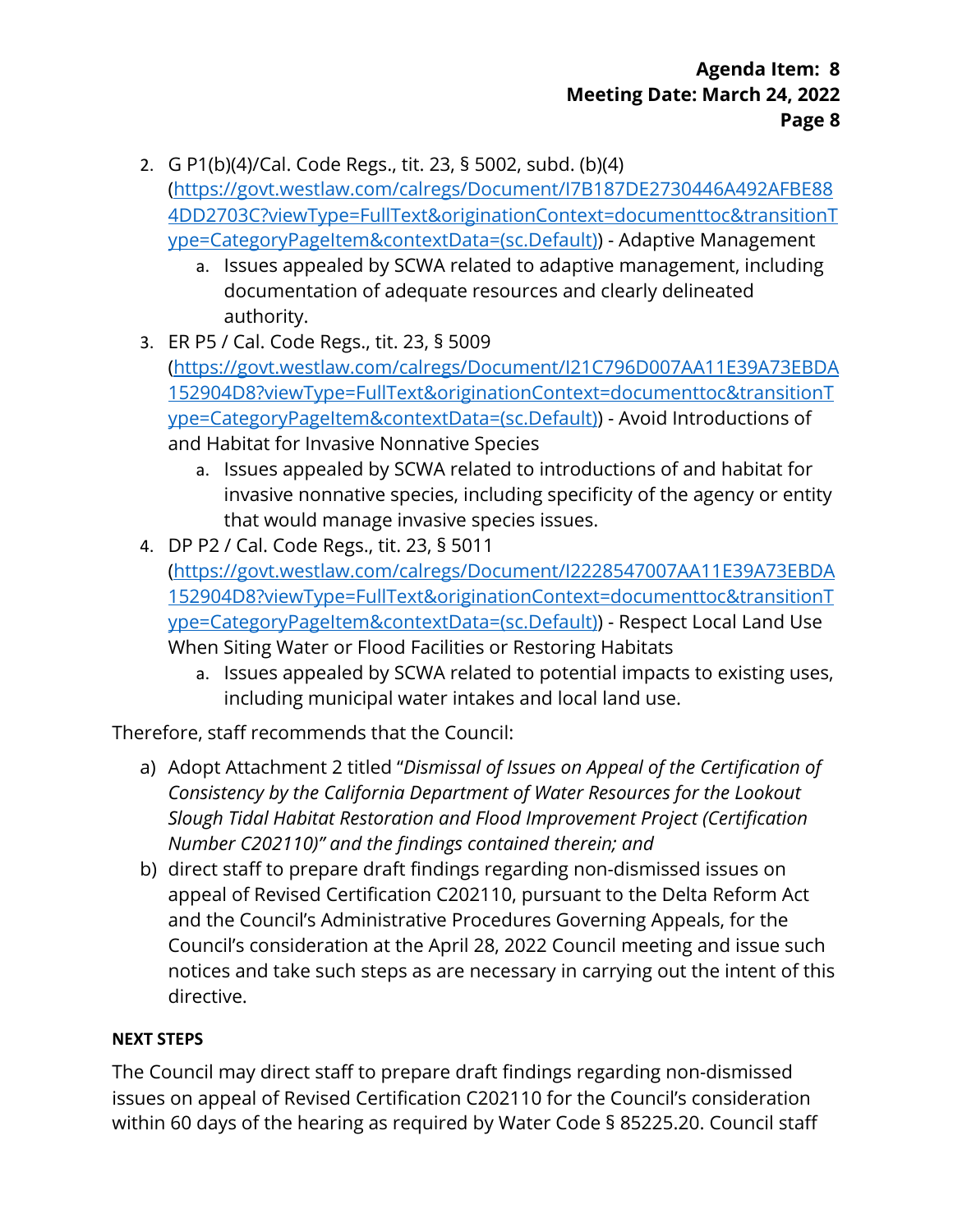will release such findings for public review prior to consideration by the Council at a future publicly noticed meeting.

#### **FISCAL INFORMATION**

Not applicable.

#### **LIST OF ATTACHMENTS**

Attachment 1: Covered Action Maps

Attachment 2: *Dismissal of Issues on Appeal of the Certification of Consistency by the California Department of Water Resources for the Lookout Slough Tidal Habitat Restoration and Flood Improvement Project (Certification Number C202110)*

#### **CONTACT**

Jeff Henderson, AICP Deputy Executive Officer

Daniel Constable Environmental Program Manager

[lookoutsloughproject@deltacouncil.ca.gov](mailto:lookoutsloughproject@deltacouncil.ca.gov)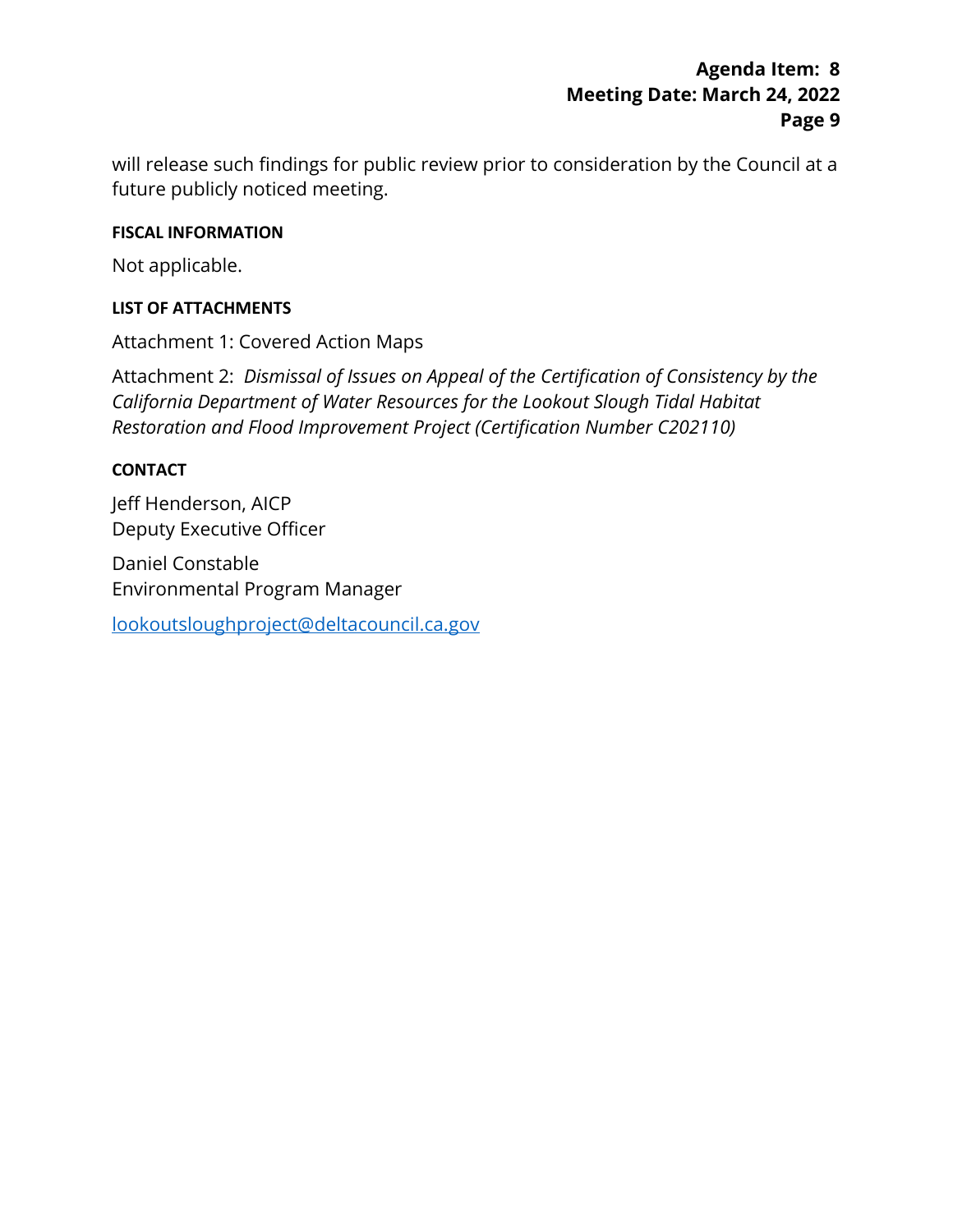

#### **ATTACHMENT 1: COVERED ACTION MAPS**

Figure 1. Location (Draft EIR, Certification Record LOS.4.00001, p. III-4, [https://coveredactions.deltacouncil.ca.gov/services/download.ashx?u=ea88d3d9](https://coveredactions.deltacouncil.ca.gov/services/download.ashx?u=ea88d3d9-bf11-4036-b046-0d3cf3a37be4) [bf11-4036-b046-0d3cf3a37be4\)](https://coveredactions.deltacouncil.ca.gov/services/download.ashx?u=ea88d3d9-bf11-4036-b046-0d3cf3a37be4)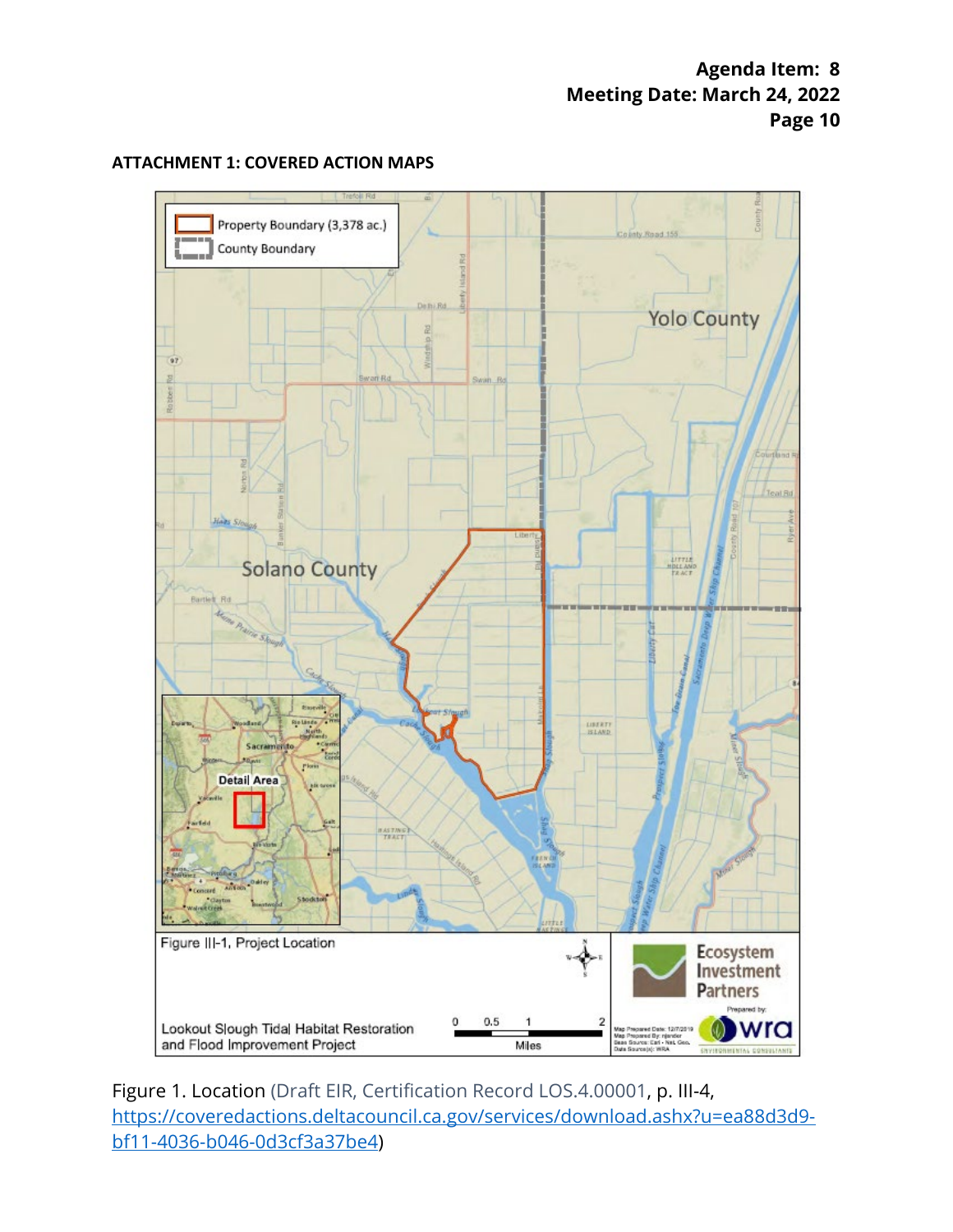

Figure 2. Site Aerial with Property Boundaries (Draft EIR, Certification Record LOS.4.00001, p. III-9,

[https://coveredactions.deltacouncil.ca.gov/services/download.ashx?u=ea88d3d9](https://coveredactions.deltacouncil.ca.gov/services/download.ashx?u=ea88d3d9-bf11-4036-b046-0d3cf3a37be4) [bf11-4036-b046-0d3cf3a37be4](https://coveredactions.deltacouncil.ca.gov/services/download.ashx?u=ea88d3d9-bf11-4036-b046-0d3cf3a37be4) )